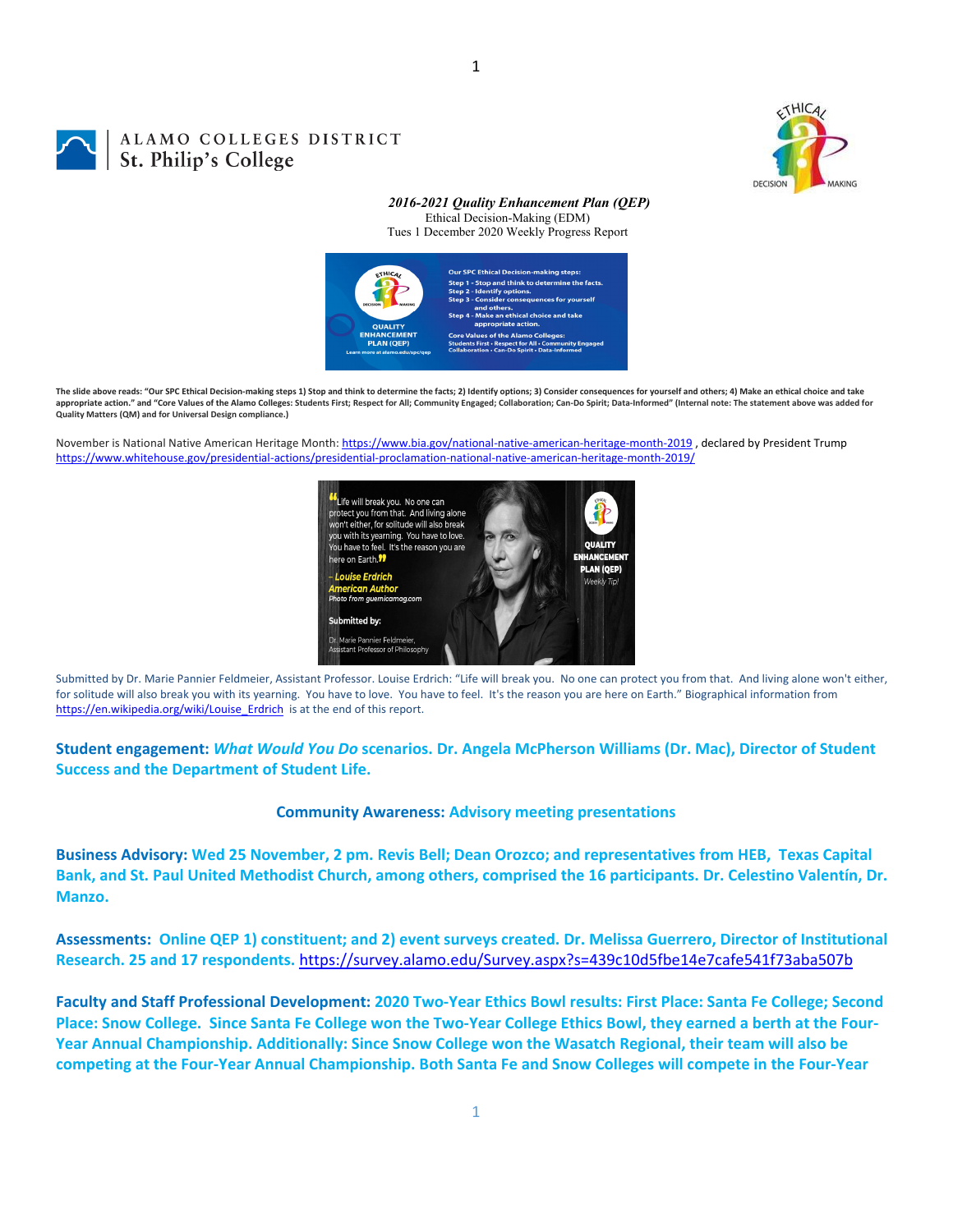**Annual Ethics Bowl Championship.**

**Ongoing Assessment: Personal & Social Responsibility Inventory II**

**PSRI II, post‐Test: M 11/9‐F 12/11. M 11/17: 90 surveys completed. Due to fully Remote semester, 2020 PSRI‐II began 7 days earlier than in 2019, so this year's PSRI‐II will be open 7 days longer than in 2019.**

#### **Review of PSRI‐I Assessments: 2019 and 2020**

2020: F 8/21-F 10/2: M 8/31: 460; F 9/11: 642; R 9/17: 705; R 9/24: 798; M 9/28: 857; F 10/2: 928 surveys completed; **due to fully remote semester extended to Fri 10/2 (14 days). 2019: F 8/23‐F 9/20; 1157 surveys completed.**

Note: 2019 had 229 more surveys completed than in 2020; 2020 was our first fully remote semester.

**Publicity: Emails sent directly to students regarding PSRI‐I and ‐II surveys;** 

TigerPRESS also announces PSRI-I and II; PSRI-I poster. Liz Castillo, Johnny Rodriguez, Alexa Saavedra, Larry Lopez.

**Upcoming Tasks, Events, and Initiatives**

### **Community Awareness: Presentations to Advisory and Orientation meetings**

**Early Childhood and Family Sciences Advisory: Wed 2 December, 2 pm. Amy Huebner. 2021 Early Childhood and Family Sciences Program Orientation: Wed 20 January, 6 pm. Amy Huebner.**

> **Archives for Weekly Progress; Mid‐Year; and Annual Reports, 2016 January to Present** https://www.alamo.edu/spc/about‐spc/strategic‐plan/quality‐enhancement‐plan‐qep/about‐qep/

SPC updates: https://www.alamo.edu/spc/ | SPC Mission, vision, and values https://www.alamo.edu/spc/about‐ spc/strategic‐plan/mission‐vision‐and‐valuesstrategic‐plan/ QEP homepage: https://www.alamo.edu/spc/qep | All sessions conducted via Zoom

**Brief biography of the author of the quote:**

**1954: born in Little Falls, Minnesota, oldest of seven children born to Ralph Erdrich, a German-American, and Rita (née Gourneau), a Chippewa woman of half Ojibwe and half French Heritage, both of whom teach at the Bureau of Indian Affairs boarding school in Wahpeton, North Dakota; her maternal grandfather, Patrick Gourneau, served as tribal chairman for the federally recognized Turtle Mountain Band of Chippewa Indians tribe for many years. Not raised in a reservation, often visits relatives there, raised "with all the accepted truths" of Catholicism; father pays her a nickel for every story she writes. Her sister Heidi becomes a poet, under the name of Heid E. Erdrich; another sister, Lise Erdrich, writes children's books and collections of fiction and essays. 1976: graduates from Dartmouth College part of the first class of women admitted to the College. 1979: graduates with Master of Arts program from the Johns Hopkins University.** 

**1982: wins the Nelson Algren fiction award for the short story "The World's Greatest Fisherman."** 

**1984: expands the story into the novel** *Love Medicine***, wins the National Book Critics Circle Award for Fiction.**